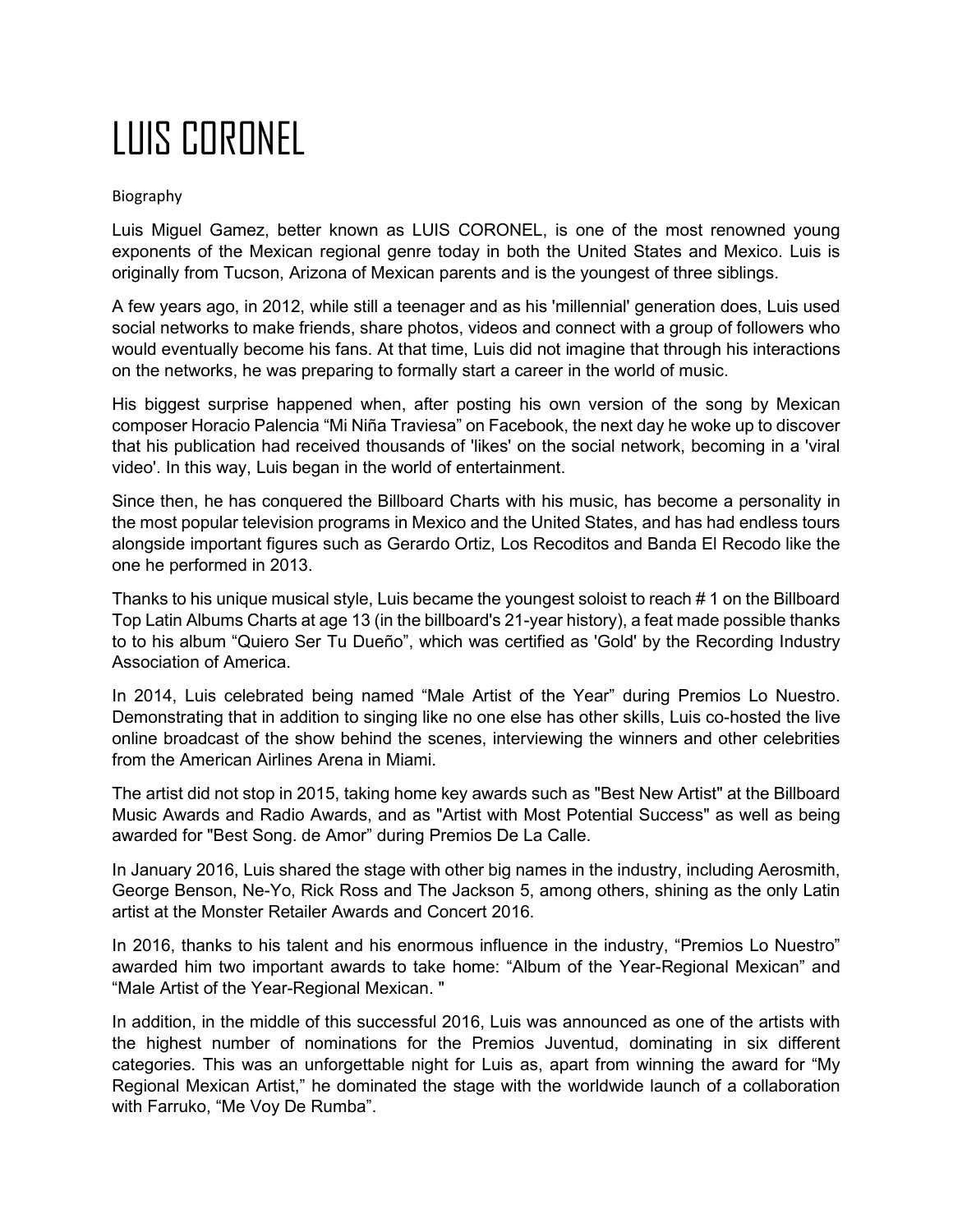While alternating visits between the US and Mexico with his concert tour, and preparing the release of his third album, Luis joined his colleagues Leslie Grace and Chiquis to promote new talent as 'captain' of one of the teams in the Univision's singing competition, "Va Por Ti", in which he was successful with his participant Nayi Escalona.

In October 2016, Luis joined a stellar parade of artists such as Alejandro Sanz, Carlos Vives, Jesse & Joy, Juanes, Julieta Venegas and Miguel Bosé, among others, in a special concert to celebrate immigration, cultural diversity and identity. Latina, "RISE UP AS ONE," which took place on the US-Mexico border in San Diego, where more than 15,000 spectators gathered to celebrate music and unity.

Continuing his success, in November 2016, Luis 'stole the show' during the "2016 Radio Awards" with four stellar appearances during the show, for which he was nominated in the category of "Youth Artist of the Year" . Luis paid tribute to "Divo de Juárez" Juan Gabriel along with his companions Banda El Recodo, Banda MS, Becky G, Chiquis Rivera and Gerardo Ortiz, etc. Later, the artist joined the legendary Pancho Barraza to interpret his hit "Mi Enemigo El Amor"; He continued to honor Juan Gabriel by presenting his classic "No Tengo Dinero" and, to close the show, he took the stage for a fourth time with the Black Eyed Peas to present the world premiere of the Spanish version of his hit "Where Is The Love"?

To close 2017, Luis released his new single and music video "Dime Que Se Siente", a song that was characterized by the fusion of the band's energetic sounds with the sound of the ballad and the rhythm of the cumbia. The single reached the coveted Hot Shot Debut on Billboard magazine's Hot Latin Songs chart, as well as top 5 on Billboard's Regional Mexican Airplay chart.

In the summer of 2017, Luis joined his colleague Prince Royce to accompany him on his North American Five World Tour. The artist caused a sensation in more than a dozen cities that he visited throughout the United States, concluding in Miami with a full schedule of visits to the media.

Preparing for the release of his next album, Luis released a second single entitled "Tal Como Eres" that quickly dominated sales and popularity charts across the continent.

In October 2017, and with the full support of his fans, Luis made the official launch of his longawaited album, "Now I'm Yo." This is a production in which the artist's bi-cultural essence can be felt, with songs authored by Luciano Luna, Joss Favela, Joey Montana and Edgar Barrera, as well as an explosive collaboration with Farruko. In this musical proposal, Luis showed a fusion of classic Mexican regional sounds with rhythms such as reggae, pop, ballad and country, that reflect modern youth.

The album had a very warm welcome in the industry, peaking at # 1 on Billboard magazine's Latin Album Sales and Regional Mexican Albums charts and was named one of the top performing Regional Mexican projects of 2017.

Luis also stood out in the award ceremonies that year, obtaining nominations for Premios Juventud as "Best Fashionista"; Radio Awards in the categories of "Los Reyes de las Redes" and "Video of the Year" for his single, "Tal Como Eres"; and Bandamax Awards as "Soloist of the Year" and "Regional Mexicano ft. Urban."

2018 was still a very successful year for Luis, which began with a stellar participation as presenter at Premio Lo Nuestro. Likewise, with the mission of enlightening people's lives with something more than his music, Luis joined forces with the Latin GRAMMY Cultural Foundation and was part